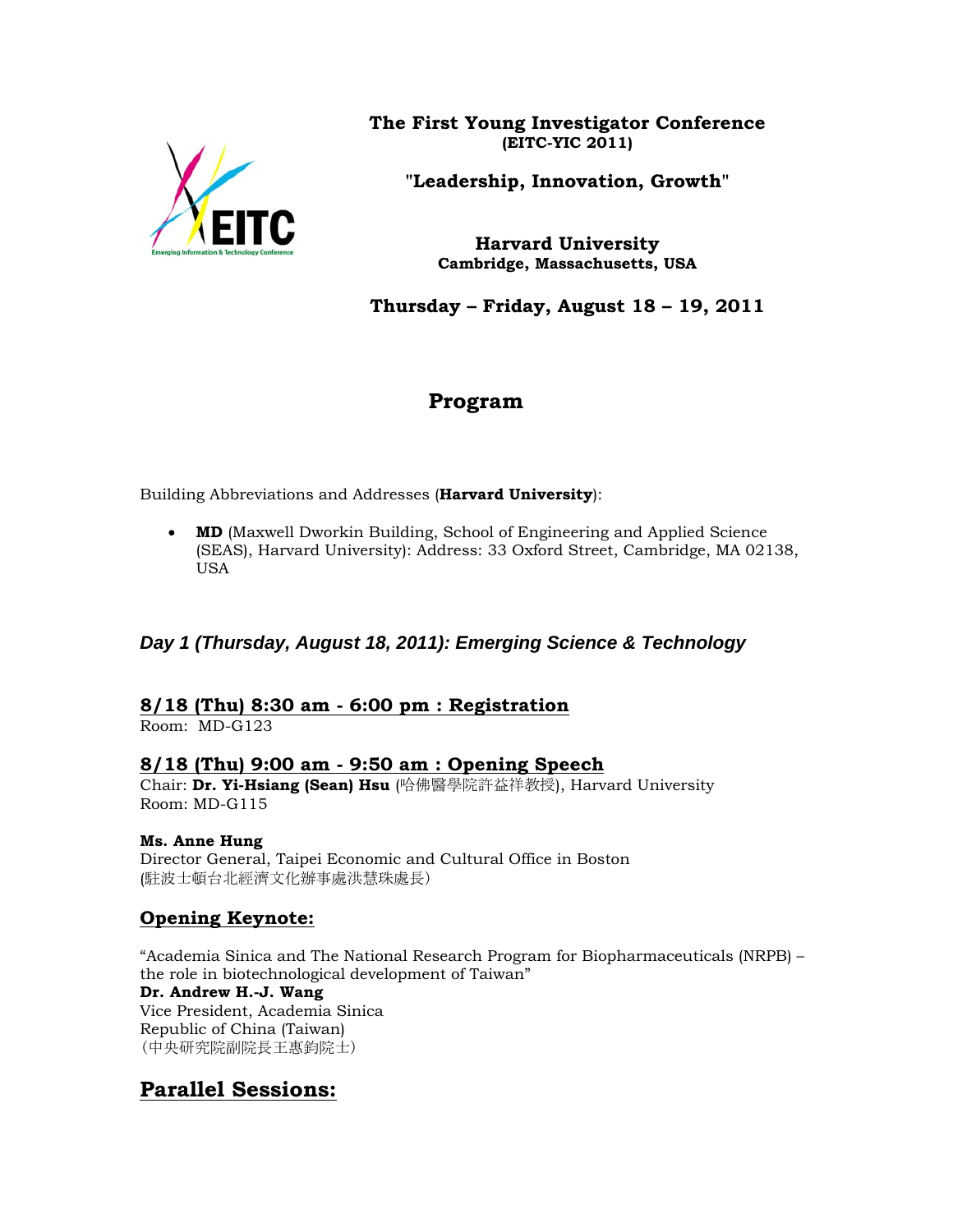## **8/18 (Thu) 9:50 am - 11:10 am : Technical Session D1-W1-T1: Medicine/Public Health/Biotechnology/Bioinformatics (1)**

Chair: **Professor Li-San Wang** (賓州大學醫學院王立三教授), University of Pennsylvania Room: MD-G135

"Discovering the Genetics Cause of Disease and New Mitochondrial Biology with MitoExome Sequencing" **Mr. Steve Hershman**  Ph.D. Candidate Harvard University

"Integrative Network Analysis of Multimodal Genomic Microarrays" **Dr. Hsun-Hsien Chang**  Children's Hospital Informatics Program Harvard Medical School (哈佛醫學院張洵銑博士)

"Bioinformatics and Genomics for Aging and Neurodegeneration" **Dr. Kajia Cao**  Research Associate Department of Cell Development and Biology University of Pennsylvania

(賓州大學曹卡佳博士)

"MCAB – Multiple Tumor Class Classification using Covariance among Binary Classifiers"

**Dr. Fanny Yuk Yee Leung**  Postdoctoral Researcher Department of Pathology and Laboratory Medicine Penn Center for Bioinformatics University of Pennsylvania (賓州大學梁玉儀博士)

## **8/18 (Thu) 9:50 am - 11:10 am : Technical Session D1-W2-T1: New Materials Science and Engineering, Nanotechnology (1)**

Chair: **Professor Jeff Tza-Huei Wang** (王澤輝), Johns Hopkins University Room: MD-G119

"Transforming Light and Sound With Metamaterials" **Professor Nicholas Xuanlai Fang**  Mechanical Engineering Department Massachusetts Institute of Technology (麻省理工学院机械工程系方绚莱教授)

"Acoustic Tweezers: Patterning, Focusing, and Separating Cells and Microparticles Using Standing Surface Acoustic Waves (SSAW)" **Professor Tony Jun Huang**  Biomedical NanoElectroMechanicalSystems (BioNEMS) -- Multi-Physics of Micro/Nano Systems Department of Engineering Science and Mechanics The Pennsylvania State University (宾州州立大学黄竣教授)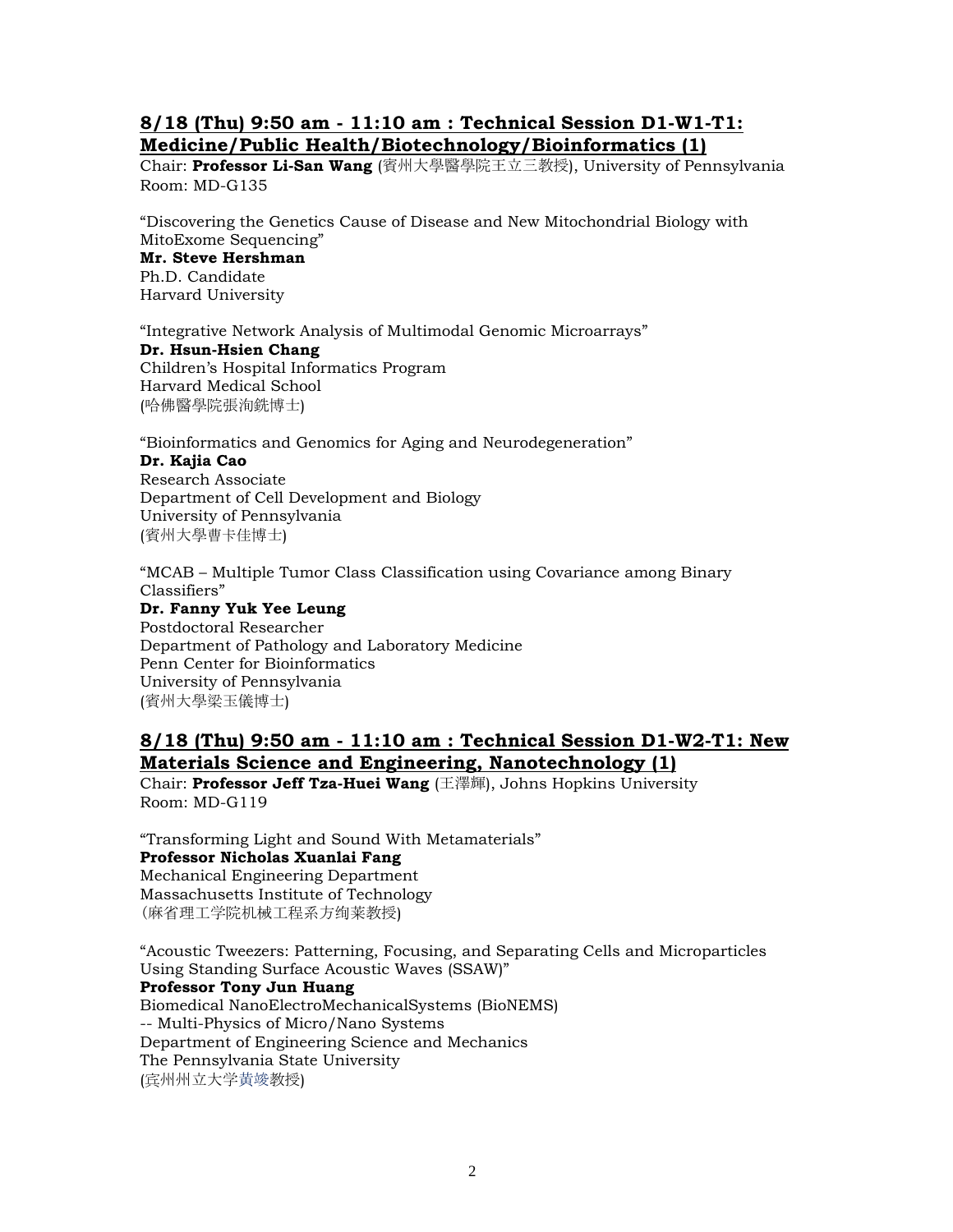"Microfluidics: From Laboratory Automation to Cellular Self-Organization" **Professor Pak Kin Wong**  Department of Aerospace and Mechanical Engineering The University of Arizona (亞利桑那大學航空航天與機械工程系黄百健教授)

"Quantum Dots-Enabled Highly Sensitive Detection of Epigenetic Cancer Markers in Clinical Samples"

#### **Professor Jeff Tza-Huei Wang**

Departments of Mechanical Engineering, Biomedical Engineering and Oncology Johns Hopkins University (約翰霍普金斯大學機械工程系與生物醫學工程系王澤輝教授)

## **8/18 (Thu) 9:50 am - 11:10 am : Technical Session D1-W3-T1: C4I (1): Broadband Technologies and Multimedia Services, Cloud Computing and Cyber Security**

Chair: **Professor Wen-Chieh (Steve) Lin** (林文杰), National Chiao Tung University Room: MD-G125

 "CloudSense: Continuous Fine-Grain Cloud Monitoring with Compressive Sensing" **Mr. Chit-Kwan Lin**  Ph.D. Candidate in Computer Science

School of Engineering and Applied Sciences Harvard University (哈佛大學練哲軍)

"Anomaly Detection in Online Reputation Systems" **Professor Yan (Lindsay) Sun**  Department of Electrical, Computer and Biomedical Engineering University of Rhode Island (罗德岛大学孙琰教授)

"From Information Retrieval to Active Media" **Dr. Trista P. Chen**  Gracenote Inc. (陳佩君博士)

# **8/18 (Thu) 11:10 am - 11:25 am : Break**

Room: MD-G123

## **Parallel Sessions:**

## **8/18 (Thu) 11:25 am – 12:45 pm : Technical Session D1-W1-T2: Medicine/Public Health/Biotechnology/Bioinformatics (2)**

Chair: **Dr. Wen-Hui Lien** (連文慧), Rockefeller University Room: MD-G135

"Cell Cycle-dependent Regulation of FoxM1 Activity by Phosphorylation" **Dr. Yi-Ju Chen**  Postdoctoral Fellow Department of Medicine, Abramson Family Cancer Research Institute University of Pennsylvania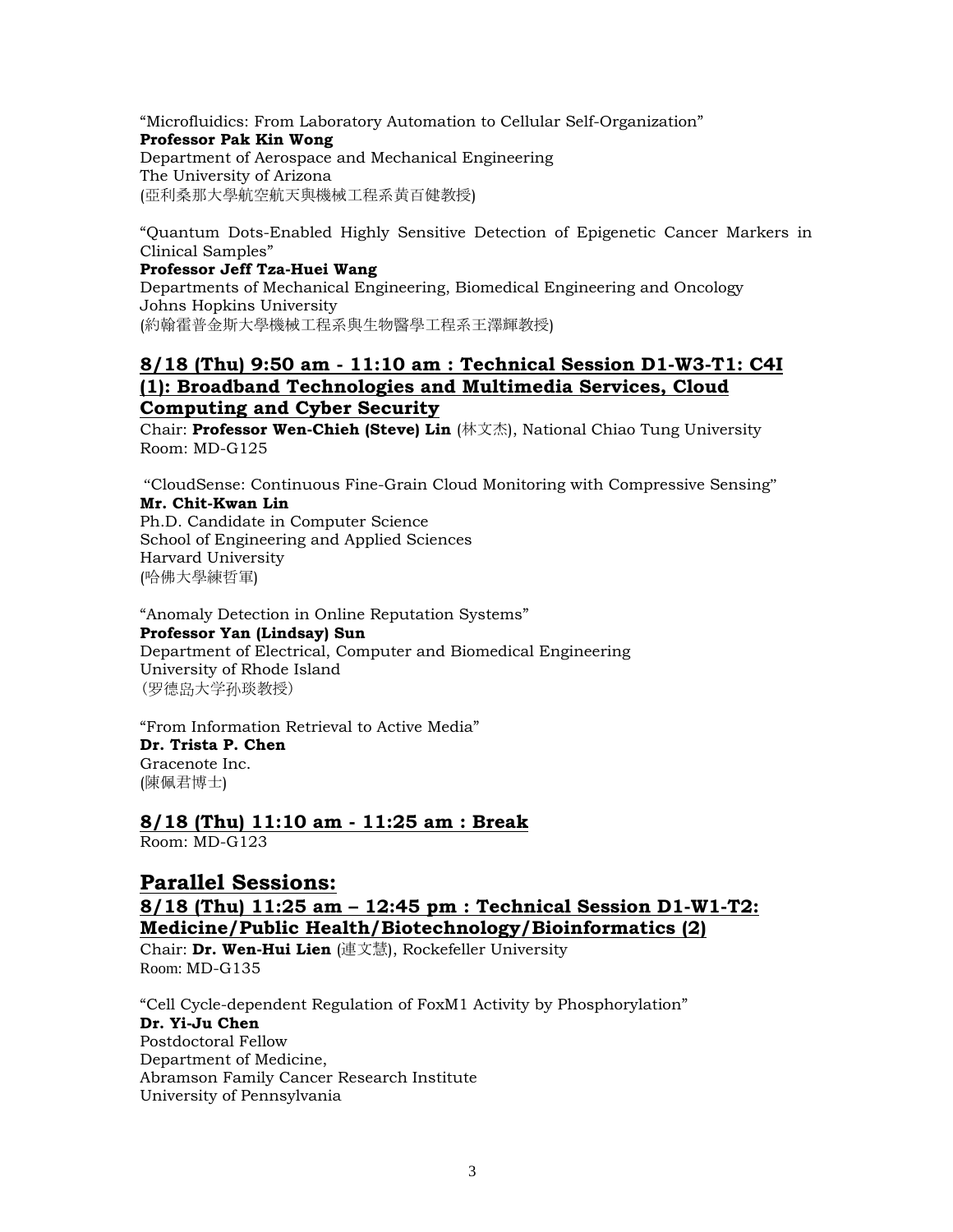(賓州大學陳怡如博士)

"Integrins Traffic Rapidly via Circular Dorsal Ruffles and Macropinocytosis during Stimulated Cell Migration"

## **Dr. Zhizhan Gu**

Postdoctoral Research Fellow Division of Rheumatology, Immunology and Allergy, Department of Medicine, Brigham and Women's Hospital, Harvard Medical School (哈佛醫學院顧智湛博士)

"Proteomic Assessment of a Cell Model of Spinal Muscular Atrophy" **Dr. Chia-Yen Wu**  Department of Biological Sciences University of Delaware (德拉瓦大學吳佳燕博士)

"Toward the Treatment of Human Genetic Disorders" **Dr. Peng-Chieh Jessica Chen**  Postdoctoral Fellow Brigham & Women's Hospital Harvard Medical School (哈佛醫學院陳芃潔博士)

"Genome-Wide Maps of Histone Modifications in the Hair Follicle Lineages" **Dr. Wen-Hui Lien** Postdoctoral Fellow Laboratory of Mammalian Cell Biology and Development The Rockefeller University (洛克菲勒大學連文慧博士)

## **8/18 (Thu) 11:25 am – 12:45 pm : Technical Session D1-W2-T2: New Materials Science and Engineering, Nanotechnology (2)**

Chair: **Professor Bingqing Wei** (魏秉庆), University of Delaware Room: MD-G119

"In-situ Transmission Electron Microscopy Studies on Nanowire Growth" **Professor Cheng-Yen Wen**  Department of Materials Science and Engineering National Taiwan University (台灣大學材料科學與工程學系溫政彥教授)

"Strength of Nanofiber Reinforced Composites" **Professor Quanfang Chen**  Department of Mechanical, Materials and Aerospace Engineering University of Central Florida

"Carbon-based 2D Materials, Structures and their Applications" **Dr. Robert Vajtai**  Faculty Fellow Department of Mechanical Engineering & Materials Science Rice University

"CNT Supercapacitor Based Efficient Energy Management for Autonomous Wireless Sensor Nodes"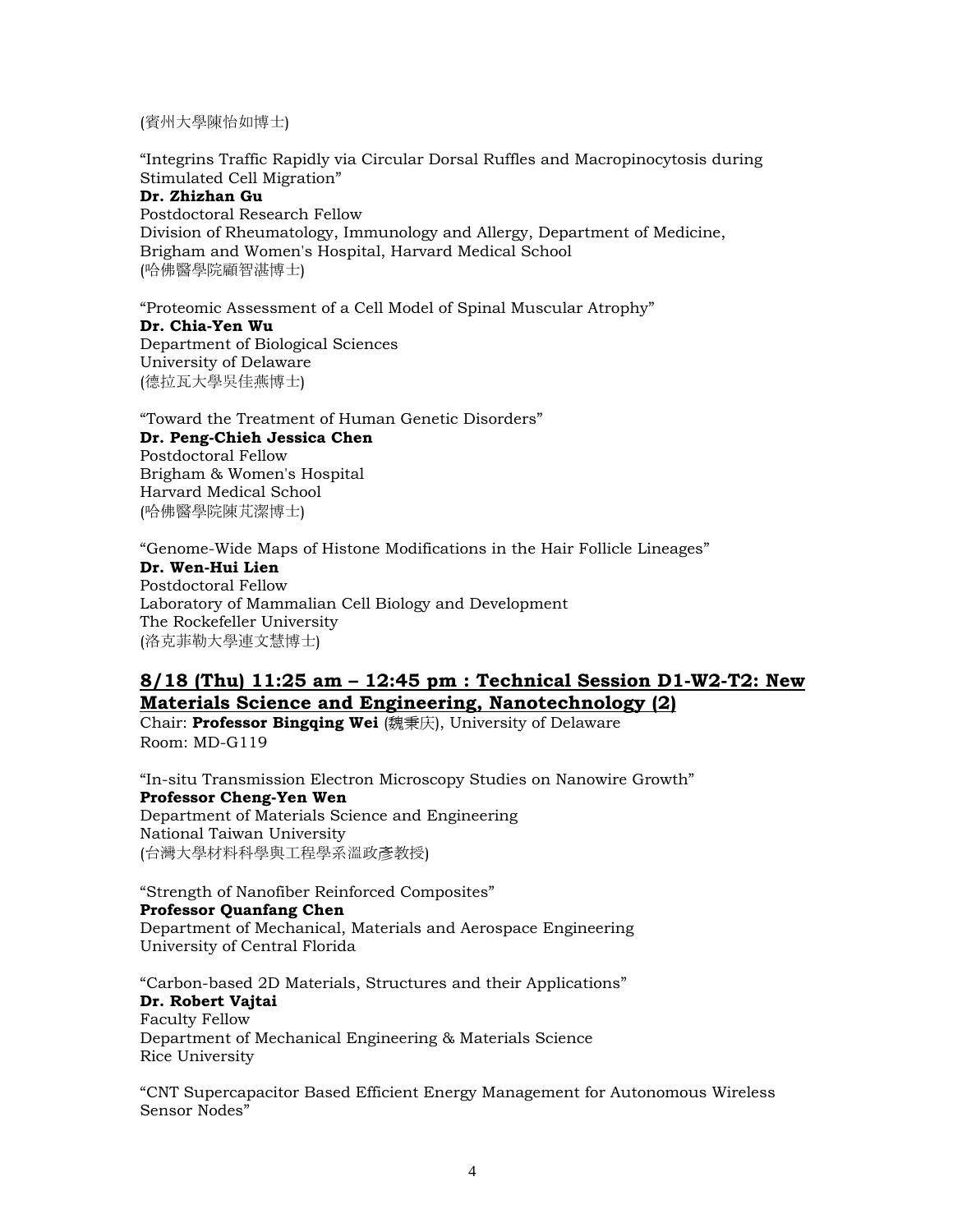#### **Professor Dongsheng Brian Ma**

TxACE Chair Professor and Thrust Leader in Energy Efficiency Texas Analog Center of Excellence (TxACE) The University of Texas at Dallas (德州大学达拉斯分校电机工程系马东升教授)

## **8/18 (Thu) 11:25 am – 12:45 pm : Technical Session D1-W3-T2: C4I (2): Multimedia Services, Visualization and Web Technologies**

Chair: **Dr. Trista P. Chen** (陳佩君), Gracenote Inc. Room: MD-G125

"Web Page Readability Enhancement" **Mr. Chen-Hsiang (Jones) Yu**  Ph.D. Candidate in EECS Department of Electrical Engineering and Computer Science Massachusetts Institute of Technology (麻省理工學院電機工程與資訊科學系余禎祥)

"iPOEM: A GPS Tool for Integrated Management in Virtualized Data Centers" **Professor Ya-Yunn Su**  Department of Computer Science & Information Engineering National Taiwan University (台灣大學資訊工程學系蘇雅韻教授)

"Active Learning for Interactive 3D Scene Reconstruction" **Dr. Yao-Jen (Kevin) Chang**  Research Associate, Advanced Multimedia Processing (AMP) Lab School of Electrical and Computer Engineering Cornell University (康乃爾大學電機暨電腦工程學院張耀仁博士)

## **8/18 (Thu) 12:45 pm - 2:15 pm : Lunch**

## **8/18 (Thu) 2:15 pm - 3:15 pm: Keynote Panel Discussion: New Green Energy, Environment, and Sustainability**

Moderator: **Dr. Lin-wen Hu** (胡玲文), Massachusetts Institute of Technology Room: MD-G115

### **Professor Gang Chen**

Carl Richard Soderberg Professor of Power Engineering Director, Pappalardo Micro and Nano Engineering Laboratories Director, DOE EFRC: Solid-State Solar-Thermal Energy Conversion Center Massachusetts Institute of Technology (麻省理工学院机械工程系美国国家工程院院士陈刚教授)

### **Dr. Lin-wen Hu**

Associate Director & Principal Research Scientist Nuclear Reactor Laboratory (NRL) Massachusetts Institute of Technology (麻省理工學院核子反應爐實驗室副主任胡玲文博士)

# **Parallel Sessions:**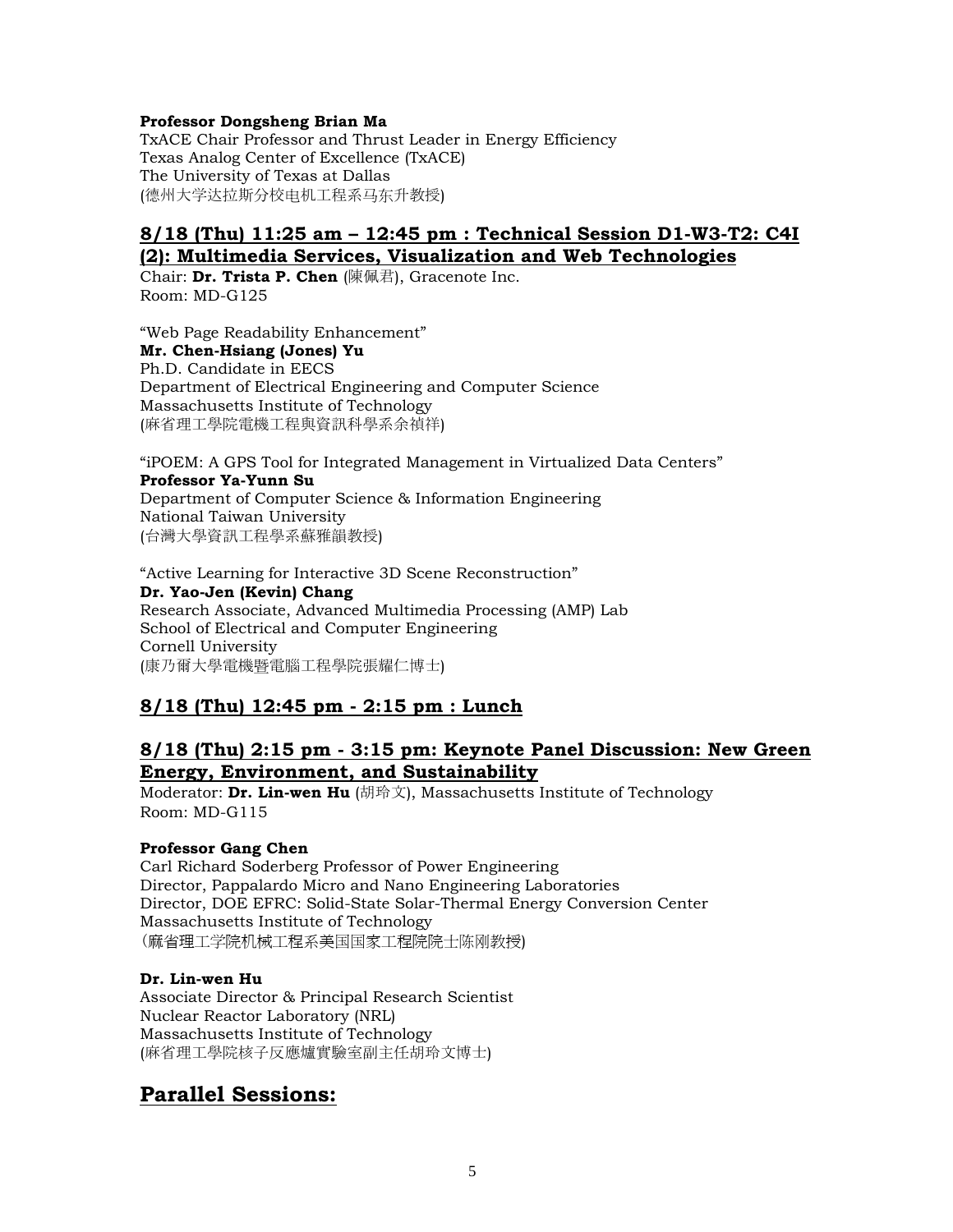## **8/18 (Thu) 3:15 pm – 4:35 pm : Technical Session D1-W1-T3: Medicine/Public Health/Biotechnology/Bioinformatics (3)**

Chair: **Dr. Huai-Kuang Tsai** (蔡懷寬), Academia Sinica Room: MD-G135

"Characterization of Transcription Factor and MicroRNA Regulatory Networks Involved in Myelination"

#### **Dr. Li-Wei Chang**

Research Instructor, Department of Pathology and Immunology Washington University in St. Louis (聖路易華盛頓大學章立維博士)

"Integrating Bioinformatics Technologies with Biomedical Research by Collaborative Consulting Model" **Dr. Yaoyu E. Wang** Bioinformatics Analyst Center for Cancer Computational Biology Dana-Farber Cancer Institute (波士頓達納法伯癌症研究所王耀煜博士)

"Precise Mapping for Bisulfite Sequencing in Generating DNA Methylation Profiles" **Dr. Pao-Yang Chen**

Postdoctoral Fellow Department of Molecular Cell and Developmental Biology University of California at Los Angeles (加州大學洛杉磯分校陳柏仰博士)

## **8/18 (Thu) 3:15 pm – 4:35 pm : Technical Session D1-W2-T3: New Materials Science and Engineering, Nanotechnology (3)**

Chair: **Professor Jung-Tsung Shen** (沈榮聰),Washington University in St. Louis Room: MD-G119

"Nanophotonic Emitters for Future Communication, Energy, and Health Care" **Professor Pei-Cheng Ku**  Department of Electrical Engineering & Computer Science The University of Michigan at Ann Arbor (密歇根大學安娜堡分校電機系古培正教授)

"Organic and Inorganic Nanocrystal Thin Film Solar Cells" **Dr. Hsiang-Yu Chen**  Postdoctoral Fellow, National Renwable Energy Laboratory The U.S. Department of Energy (美國國家可再生能源實驗室陳香妤博士)

"Electromechanical Stability of Nanocrystalline Silicon Thin Film Transistors Made on Colorless Polyimide Foil Substrates" **Professor I-Chun Cheng**  Graduate Institute of Photonics and Optoelectronics Department of Electrical Engineering National Taiwan University (台灣大學電機工程學系陳奕君教授)

"Nanostructured Group IV Elements for Energy Storage"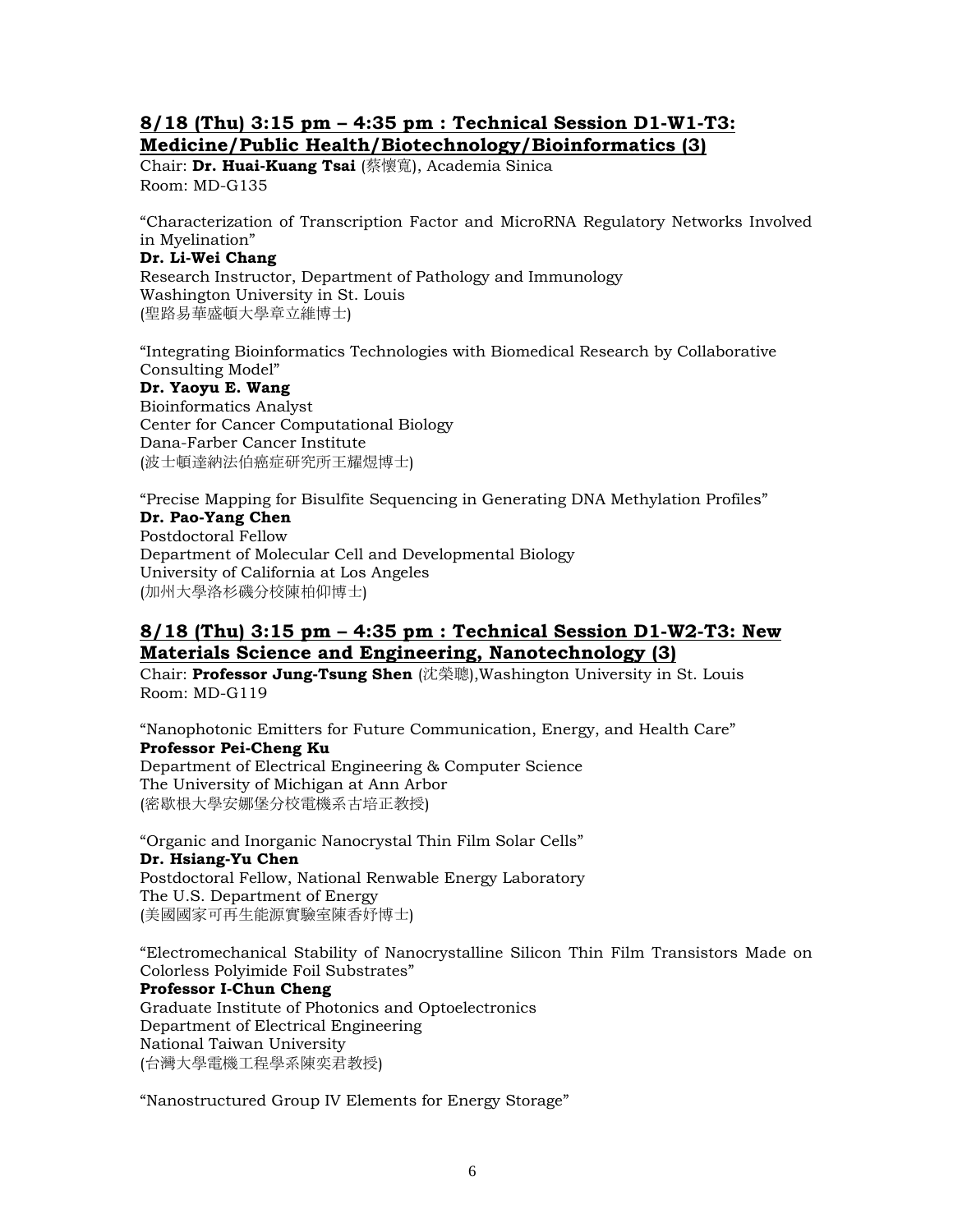#### **Professor Bingqing Wei**

Associate Professor, Department of Mechanical Engineering University of Delaware (德拉瓦大學機械工程系魏秉庆教授)

## **8/18 (Thu) 3:15 pm – 4:35 pm : Technical Session D1-W3-T3: C4I (3): Broadband Technologies, Cloud Computing, Supercomputing and Smart Home**

Chair: **Dr. Jia-Yu (Tim) Pan** (潘家煜), Google U.S.A. Room: MD-G125

"Compressive Bidding for Wireless LAN Medium Access Control" **Mr. Tsung-Han Lin**  Ph.D. Candidate in Computer Science School of Engineering and Applied Sciences Harvard University (哈佛大學林宗翰)

"Make the Web Faster Through Cloud Routing" **Mr. Coach Wei** CEO, Yottaa Inc

"Human Centered Software Design for Multi-Modal Sensing Smart House" **Dr. Hen-I Yang**  Smart Home Laboratory Department of Computer Science Iowa State University

"Current Status and Trend in Supercomputing" **Dr. Charng-Da Lu**  The Center for Computational Research The State University of New York at Buffalo (纽约州立大學水牛城分校呂長達博士)

### **8/18 (Thu) 4:35 pm – 4:50 pm : Break**

Room: MD-G123

## **Parallel Sessions: 8/18 (Thu) 4:50 pm – 6:10 pm : Technical Session D1-W1-T4: Medicine/Public Health/Biotechnology/Bioinformatics (4)**

Chair: **Dr. Yi-Hsiang (Sean) Hsu** (許益祥), Harvard University Room: MD-G135

"Gene Set Testing, Stem Cells and Breast Cancer" **Dr Di Wu**  Postdoctoral Research Fellow Department of Statistics Harvard University

"Medical Genetics: Using Pedigrees to Characterize the Founder Structure of a Closed Population" **Dr. Woei-Jyh (Adam) Lee**  Fellow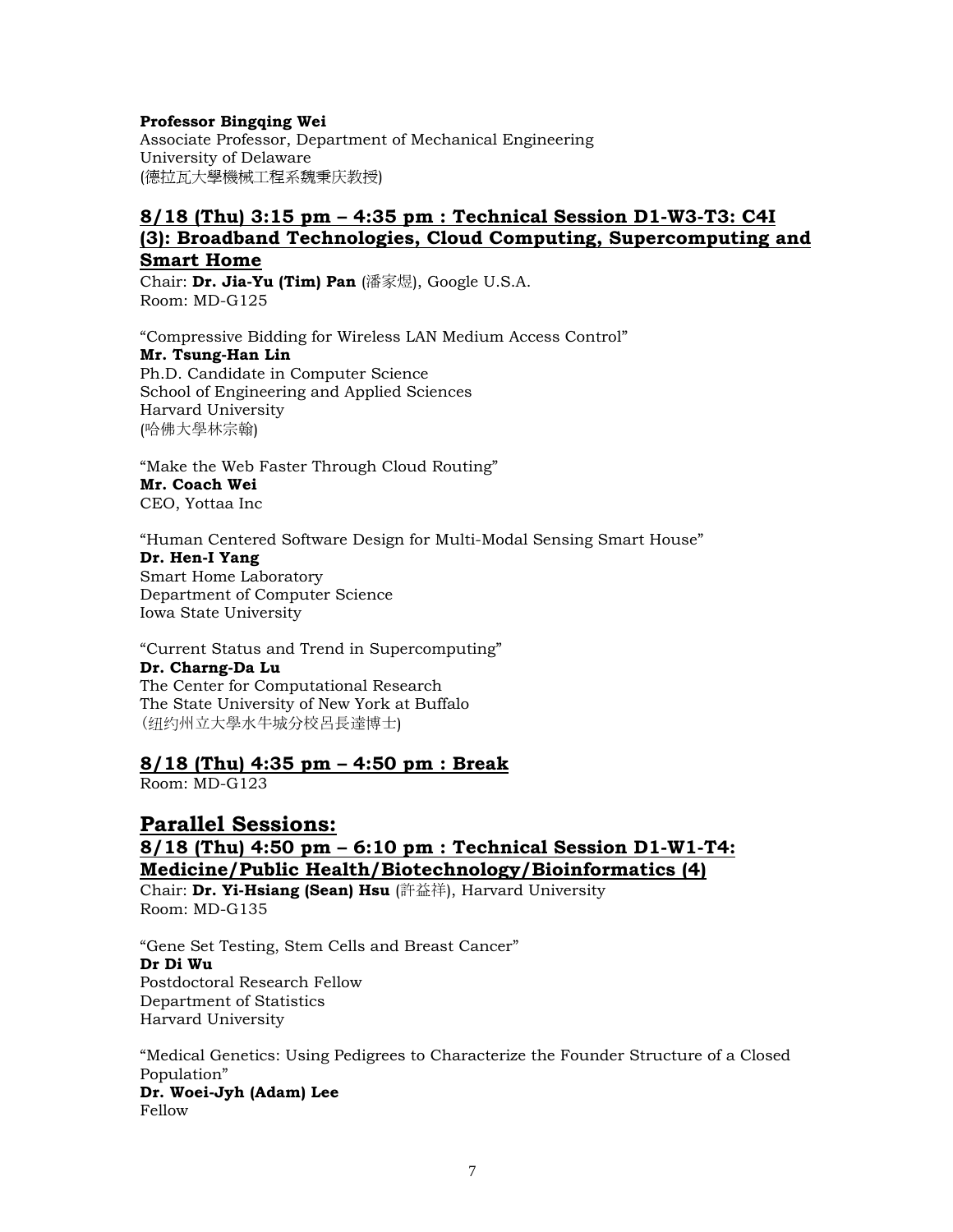National Institute of Health (美國國家衛生院李偉智博士)

"Using Modeling and Simulation on Personalized Medical Decision Support and Comparative Effectiveness Research" **Dr. Chih-Lin Chi** Postdoctoral Research Associate

Laboratory for Personalized Medicine Center for Biomedical Informatics Harvard Medical School (哈佛醫學院紀志霖博士)

"Energy Restriction as an Antitumor Target of Thiazolidinediones" **Dr. Shuo Dennis Wei** Postdoctoral Research Fellow Department of Medicine Beth Israel Deaconess Medical Center Harvard Medical School (哈佛醫學院魏碩博士)

"Local Raster Scanning with Atomic Force Microscopy and its Application in Biology and Drug Development"

**Peter I-Tsyuen Chang**  Ph.D. Candidate in Mechanical Engineering School of Engineering Boston University (波士顿大學機械系張以全)

## **8/18 (Thu) 4:50 pm – 6:10 pm : Technical Session D1-W2-T4: New Materials Science and Engineering, Nanotechnology (4)**

Chair: **Professor Yu-Bin Chen** (陳玉彬), National Cheng-Kung University Room: MD-G119

"Ultra-low-power Nonlinear Optical Devices" **Professor Jung-Tsung Shen**  Department of Electrical & Systems Engineering Washington University in St. Louis (聖路易華盛頓大學電機暨系統工程學系沈榮聰教授)

"Optimization of Nano-Structures Embedded in Glass Windows for Energy-Saving" **Professor Yu-Bin Chen**  Assistant Professor, Department of Mechanical Engineering National Cheng-Kung University (成功大學機械系陳玉彬教授)

**Professor Hong Yang** Department of Chemical Engineering University of Rochester

# **8/18 (Thu) 4:50 pm – 6:10 pm : Technical Session D1-W3-T4: C4I (4): Broadband Technologies and Multimedia Services, Cloud Computing and Cyber Security**

Chair: **Mr. Tsung-Han Lin** (林宗翰), Harvard University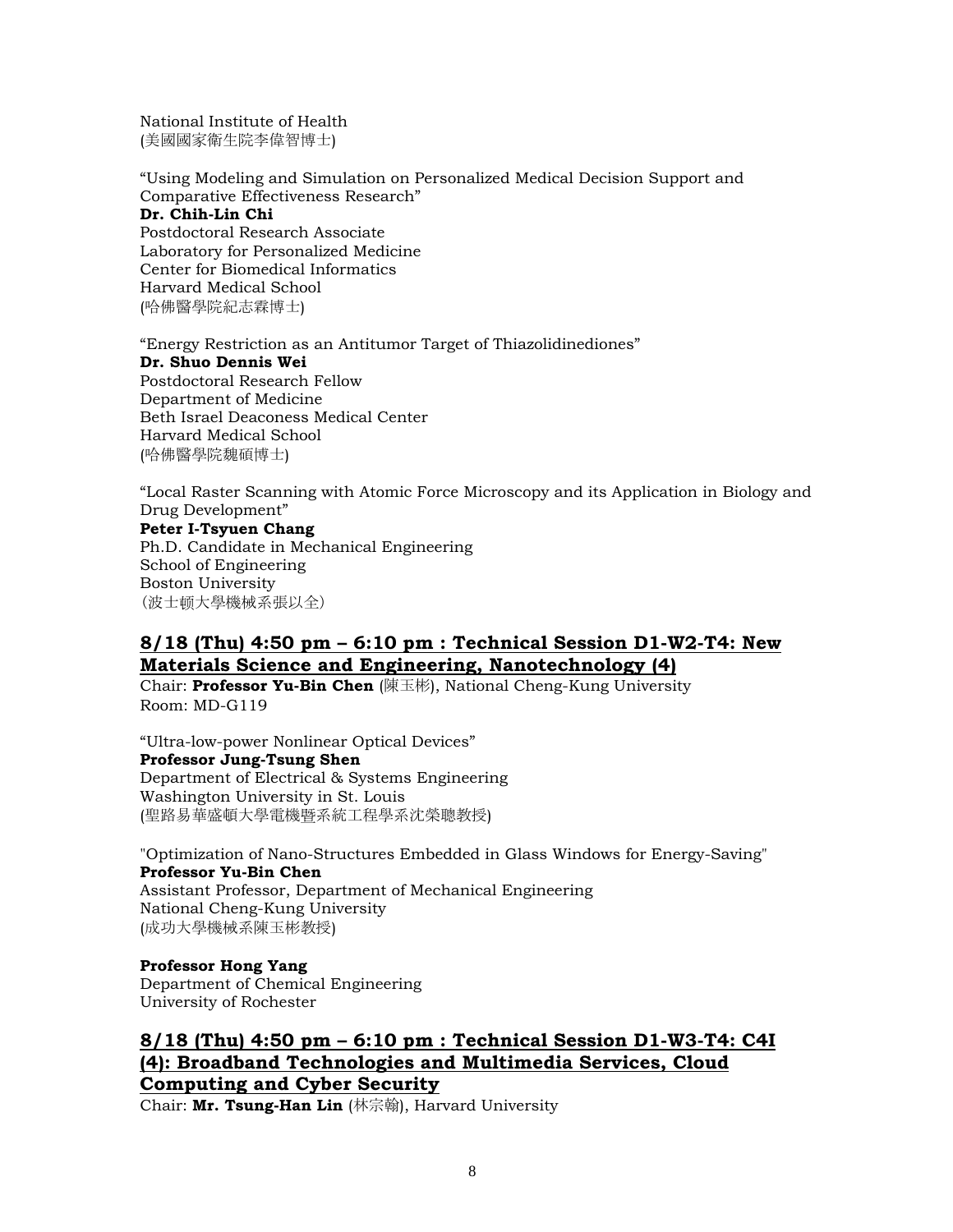Room: MD-G125

"A Simple Queueing Network Model of Mobility in a Campus Wireless Network" **Mr. Yung-Chih Chen**  Ph.D. Candidate in Computer Engineering Electrical and Computer Engineering Department University of Massachusetts Amherst (麻州大學安默斯特分校陳勇志)

"Making Virtual More Realistic: from a Computer Graphics Perspective" **Professor Wen-Chieh (Steve) Lin**  Department of Computer Science

National Chiao Tung University (交通大學資訊工程學系林文杰教授)

"The Goals and Challenges of Click Fraud Penetration Testing Systems" **Dr. Jia-Yu (Tim) Pan**  Google U.S.A. (美國谷歌公司潘家煜博士)

# **Taiwan Night: 8/18 (Thu) 7:00 pm – 9:30 pm : Taiwan Cultural Festival: Film**

**Festival** (台灣新銳電影回顧展)

Movie Name: No Puedo Vivir Sin Ti - 不能沒有你

Room & Address: Carpenter Center, Harvard University (Address: 24 Quincy Street, Cambridge, MA 02138)

Organizer: **Mr. Steven Lai**, Director, Press Division, TECO Office in Boston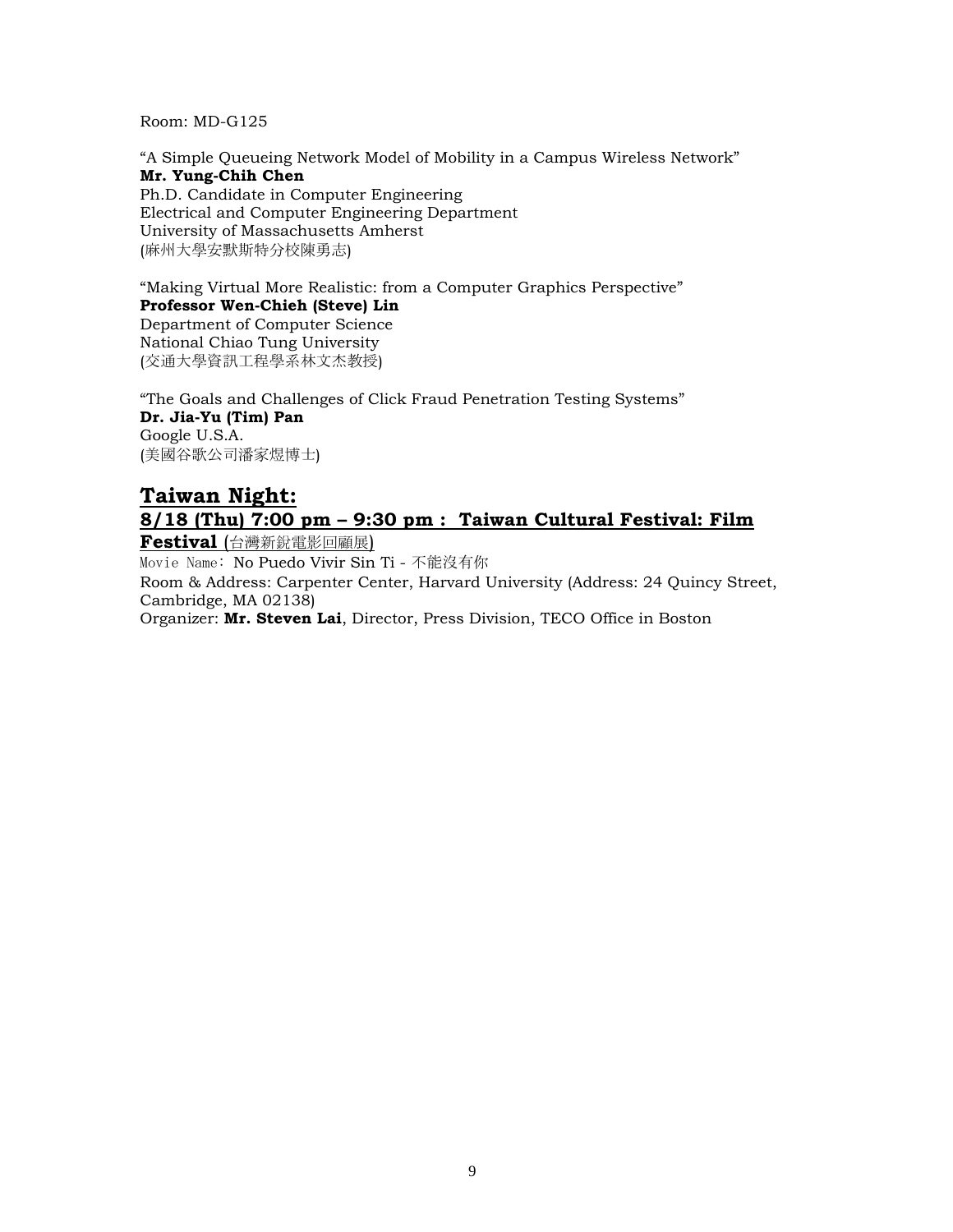## *Day 2 (Friday, August 19, 2011): New Media & Creative Industries*

## **8/19 (Fri) 8:30 am - 6:00 pm : Registration**

Room: MD-G123

### **8/19 (Fri) 9:00 am - 9:50 am : Opening Speech**

Chair: **Professor Lin-shan Lee** (李琳山), National Taiwan University Room: MD-G115

**Professor Lin-shan Lee**  Dean, College of Electrical Engineering and Computer Science National Taiwan University (台灣大學電資學院院長李琳山教授)

### **Opening Keynote:**

"Cultural Creative Industries v.s. National Palace Museum" **Dr. Kung-shin Chou**  Director, National Palace Museum Republic of China (Taiwan) (國立故宮博物院院長周功鑫博士)

## **8/19 (Fri) 9:50 am - 11:10 am : Plenary Session 1: New Media, Culture and Technology**

Chair: **Professor C. –C. Jay Kuo** (郭宗杰), University of Southern California Room: MD-G115

"World Culture and Heritage is One-click Away! Have We Fully Explored the Potentials of New Media and Technology?" **Professor Ching-chih Chen** President, Global Connection and Collaboration, Inc. Professor Emeritus of Simmons College (全球連結與合作董事長陳劉欽智教授) (美國波士頓西蒙斯學院榮譽教授)

"How an Art Museum Develops its Cultural Creative Applications and Services" **Professor Yung-Cheng Hsieh**  Dean, Office of Research and Development National Taiwan University of Arts (台灣藝術大學研究發展處研發長謝顒丞教授)

## **8/19 (Fri) 11:10 am - 11:25 am : Break**

Room: MD-G123

## **8/19 (Fri) 11:25 am – 12:45 pm : Plenary Session 2: New Media, Entertainment Technology and Culture**

Chair: **Professor Yung-Cheng Hsieh** (謝顒丞)**,** National Taiwan University of Arts Room: MD-G115

"Paradigm Shifts in Modern ICT Era and Future Trends"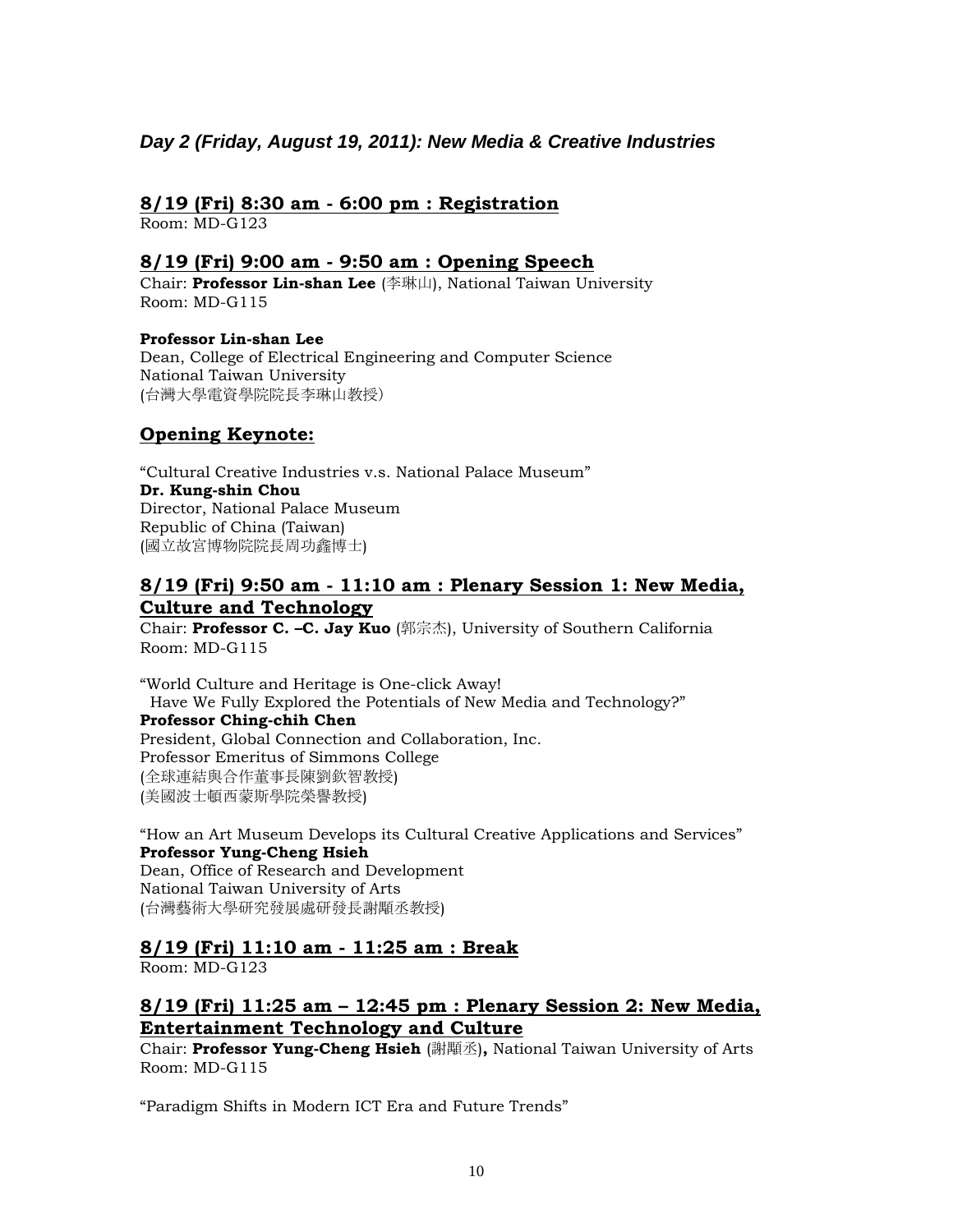#### **Professor C. –C. Jay Kuo**

Director of the Signal and Image Processing Institute (SIPI) and Department of Electrical Engineering and Computer Science University of Southern California (南加州大學電機系郭宗杰教授)

"Melodic Variations: Toward Cross-Cultural Transformation" **Ms. Cheng-Zhi (Anna) Huang**  Ph.D. Candidate in Computer Science School of Engineering and Applied Sciences Harvard University (哈佛大學黃成之)

## **8/19 (Fri) 12:45 pm - 2:15 pm : Lunch**

## **8/19 (Fri) 2:15 pm - 3:15 pm: Keynote Speech**

Moderator: **Professor Lin-shan Lee** (李琳山), National Taiwan University Room: MD-G115

"The Art of Tangible Bits"

#### **Professor Hiroshi ISHII**

Muriel R. Cooper Professor of Media Arts and Sciences Associate Director of MIT Media Laboratory Head of Tangible Media Group, Media Lab Massachusetts Institute of Technology

### **8/19 (Fri) 3:15 pm – 4:35 pm : Plenary Session 3: Creative Design, Digital Humanities**

Chair: **Professor Yung-Cheng Hsieh** (謝顒丞)**,** National Taiwan University of Arts Room: MD-G115

"World Heritage for Digital Humanities: Sights in Creative Panophotography and Domoscopy"

#### **Mr. Tito Dupret**

Hypermedia Director of Patrimonium-mundi.org Université Laval, Québec, Canada

"From Digital Archives to Digital Humanities" **Professor Jieh Hsiang**  Distinguished Professor in Computer Science Director, Research Center for Digital Humanities National Taiwan University (台灣大學數位典藏中心主任暨台大資工系特聘教授項潔博士)

## **8/19 (Fri) 4:35 pm – 4:50 pm : Break**

Room: MD-G123

## **8/19 (Fri) 4:50 pm – 6:00 pm : Plenary Session 4: Future Development**

Chair: **Professor Ching-chih Chen** (陳劉欽智), Global Connection and Collaboration & Simmons College Room: MD-G115